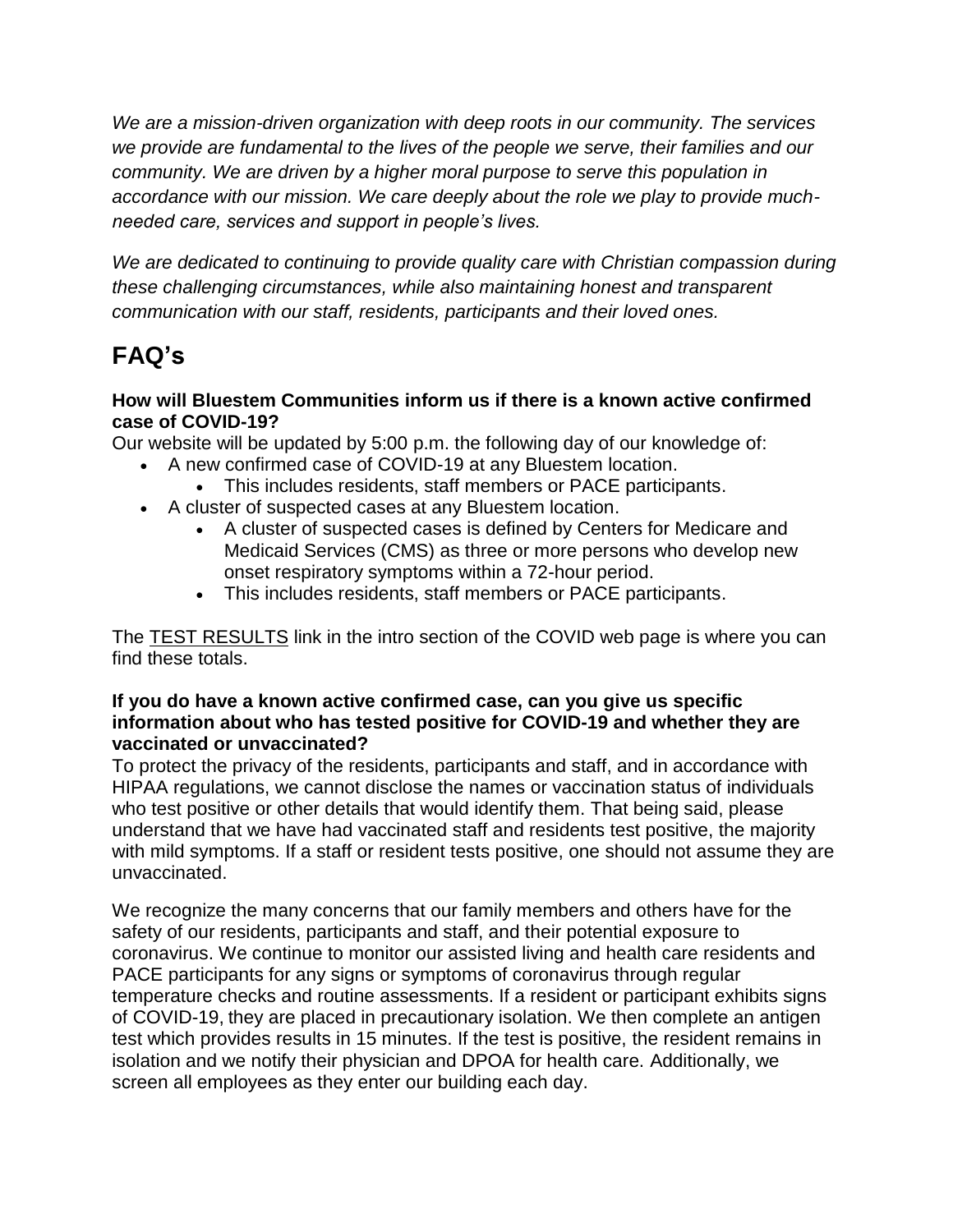## **What are you doing to stop the spread?**

As required by the Centers for Disease Control and Prevention (CDC), Kansas Department of Health and Environment (KDHE) and CMS, there were and are many measures in place in our communities to stop the spread of this virus. Much of the below is done on a daily basis. The requirements within assisted living and health care resident living settings are determined by CMS and may change depending on the current COVID status of each living area.

These measures include:

- Stringent infection prevention and control measures and education.
- Screening all persons (including staff) who enter our buildings, including temperature checks.
- All staff and visitors are required to wear masks, regardless of their vaccination status
- Closely monitoring residents and participants.
- Any new admissions to assisted living or health care are tested for COVID prior to or upon admission. If they test positive, these individuals are immediately placed in isolation and their provider and DPOA for health care is notified. Unvaccinated residents from the community admitted to assisted living and health care are placed in precautionary isolation for 14 days for monitoring of any signs and symptoms of COVID-19.
- Physical distancing is required for residents and participants who are not fully vaccinated.
- Residents/participants wear masks when they are outside their rooms/home and when a staff member is present in their room/home.

# **How are you treating people suspected of having COVID-19?**

Any treatment is provided in close coordination with the medical directors and attending physicians. As soon as someone begins exhibiting symptoms, they are tested for COVID-19. If the test is positive, they are placed in isolation in their home and care is provided with staff wearing full PPE. It's important to note that this virus has the potential to impact people very differently. Some people develop milder symptoms, while some develop very serious symptoms immediately and without much warning.

## **Are all your assisted living and health care residents and staff going to be tested in the event of a positive COVID-19 test?**

Recent CMS guidance indicates that contact tracing with positive staff or resident identification is appropriate to determine who needs to be tested. Only the residents who were close contacts are tested. The testing timing and frequency following exposure is based on whether the resident has been vaccinated. Vaccinated residents do not need to be in quarantine following exposure and are monitored three times per day for symptoms along with intermittent testing. If the resident develops symptoms,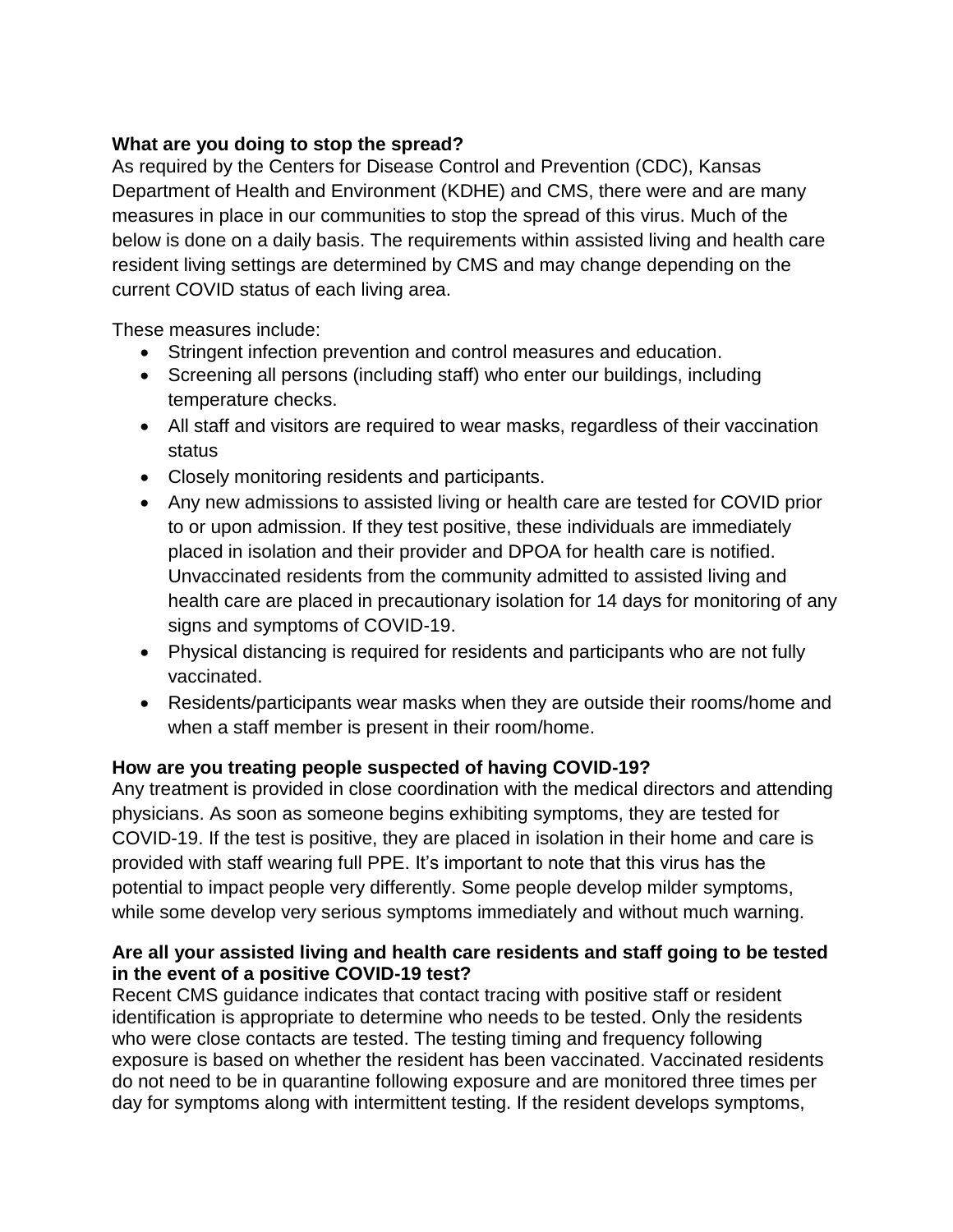they are tested and placed in isolation pending test results. Unvaccinated residents are placed in quarantine for 14 days following exposure and monitored three times per day for symptoms and tested intermittently. Any resident who tests positive for COVID is placed in isolation until authorization for release from isolation is received from Harvey County Health Department.

In accordance with CMS mandates, unvaccinated staff are tested regularly based on the level of community transmission in the county. When the county's level of community transmission is at a "moderate" level, testing occurs once per week. When the level of community transmission is "substantial or high", staff testing occurs two times per week.

#### **Do family members of staff who received precautionary testing elsewhere need to be isolated or stay at home until results are received?**

No. With precautionary testing, family members of tested staff should continue to work and go about other daily tasks as usual, taking all the appropriate precautions. If they develop symptoms consistent with COVID-19, they should seek treatment from their physician.

#### **Has the federal staff vaccine mandate been enacted at Bluestem Communities?**

On November 4, 2021, CMS published an interim final rule regarding mandatory COVID-19 vaccinations for employees working in certain types of health care facilities. Based on regulations from CMS, and the Occupational Health and Safety Administration (OSHA), Bluestem Communities has implemented a mandatory vaccination policy. This policy is effective November 12, 2021, and requires COVID-19 vaccination(s) for all employees, volunteers, licensed practitioners, contracted personnel and students. As of December 5, 2021, every employee must have received the first dose of a two-dose COVID-19 vaccination series (or a one-dose COVID-19 vaccination) unless a medical or religious exemption is requested and approved. By January 4, 2022, all employees must be fully vaccinated, or have an approved medical or religious exemption. New hires are expected to meet these requirements for vaccination, or to have an approved medical or religious exemption by their start date. Prospective candidates for employment will be notified of the requirements of this policy prior to the start of employment.

Bluestem Communities will pay employees for time spent receiving the vaccinations and for limited time off due to side effects caused by receiving the vaccination. Individuals seeking an exemption from the vaccination requirement for medical or religious reasons should complete a request for accommodation form and submit the form to the Human Resources Department for consideration.

Unvaccinated staff who have not been approved for a medical or religious exemption will be notified by December 3, 2021, that they may resign by December 5, 2021, or their employment will be terminated on December 5, 2021.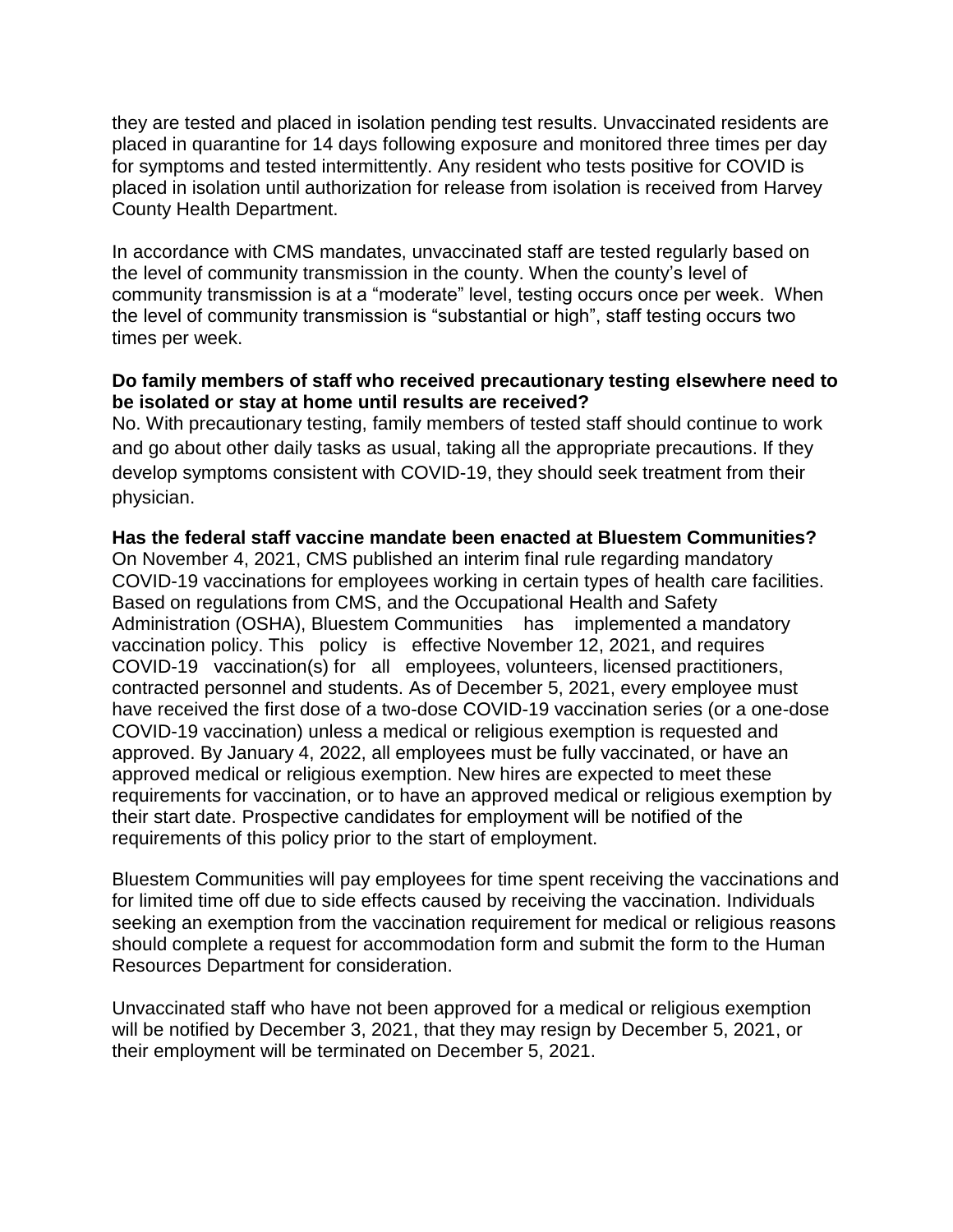#### *The CMS Interim Final Rule has been placed on hold as of November 29, 2021, via preliminary injunction, pending final ruling by U.S. District Court. Below is Bluestem's current stand:*

Bluestem Communities continues to emphasize the importance of vaccination and booster updates for all of its employees to promote the health and safety of our residents, staff and the greater community. We have and will continue to honor medical and religious exemption requests. Staff who have not already done so are invited to submit requests for medical or religious exemptions no later than 12/3/21. We continue to review the recent court ruling and will be issuing a revised policy as we receive more guidance. At this time, based on this preliminary court injunction, no employee will be terminated from their position on 12/6/21.

# **Is your staff wearing masks?**

Yes. We are following CDC guidelines concerning masks and other personal protective equipment. Staff working in our designated areas where residents are being monitored or treated for COVID-19 are wearing N95 masks. Staff working with all other health care/assisted living residents and participants, as well as staff who are in the building but not in direct contact with residents, are wearing KN95 or surgical masks**.**

# **Are visitors to independent living homes allowed?**

We are supportive of resident non-essential visitors to independent living homes as well as other resident social connections. We are not yet welcoming visitors to gather in any common indoor areas, but visits to outdoor common areas are welcome.

# **As a family member, how can I help?**

The best way you can help us is to continue to remain vigilant following the core principles of COVID-19 infection prevention and advocate with others to do the same:

- Wear a mask when indoors in public buildings and avoid large gatherings regardless of your vaccination status.
- Vaccine options available in our area include the Harvey County Health Department, 316-283-1637, or **[VaccineFinder.org](https://vaccinefinder.org/)** will show you where to schedule an appointment with a provider including but not limited to:
	- Axtell Clinic
	- Dillon's
	- Harvey Drug
	- Health Ministries
	- Hesston Pharmacy
	- Hillsboro Hometown Pharmacy
	- Walgreens
	- Walmart

# **I have more questions, who do I contact?**

Families with questions should use the contact methods below: